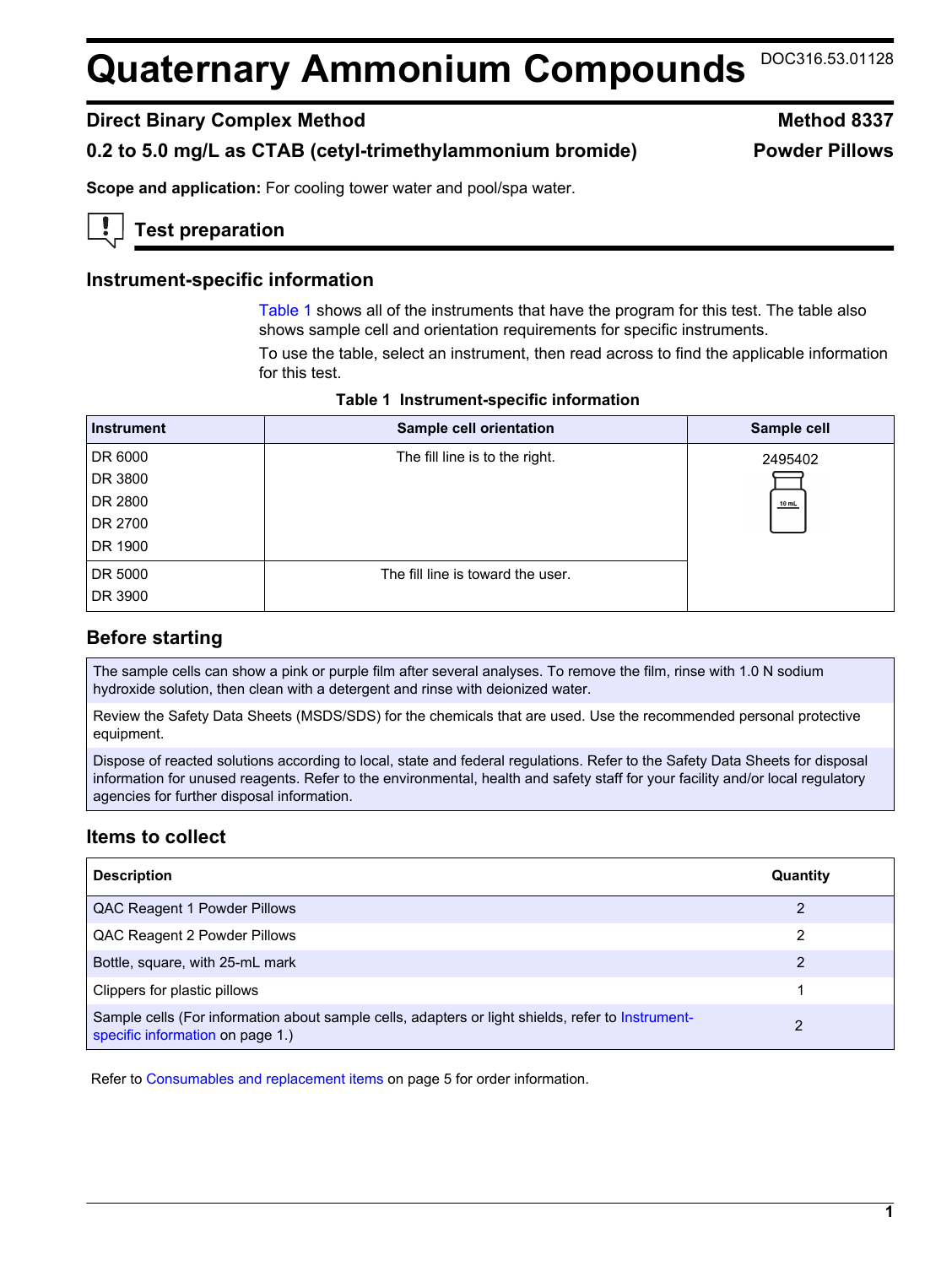# **Sample collection and storage**

- Collect samples in glass bottles that have been rinsed several times with sample. Do not use plastic containers, which can adsorb quaternary ammonium compounds.
- To preserve samples for later analysis, adjust the sample pH to less than 2 with concentrated sulfuric acid (approximately 2 mL per liter). No acid addition is necessary if the sample is tested immediately.
- Keep the preserved samples at or below 6 °C (43 °F) for a maximum of 28 days.
- Let the sample temperature increase to room temperature before analysis.
- Before analysis, adjust the pH to  $\sim$ 7 with 5 N sodium hydroxide solution.
- Correct the test result for the dilution caused by the volume additions.

# **Test procedure**



**1.** Start program **401 QAC**. For information about sample cells, adapters or light shields, refer to [Instrument-specific](#page-0-1) [information](#page-0-1) on page 1.

*Note: Although the program name can be different between instruments, the program number does not change.*



**2. Prepare the blank:** Fill a marked mixing bottle to the 25-mL line with deionized water.



**3. Prepare the sample:** Fill a second marked mixing bottle to the 25-mL line with sample.



**4.** Add the contents of one QAC Reagent 1 Powder Pillow to each bottle.



**5.** Swirl the bottles to dissolve the reagent. **Do not shake!** Shaking makes air bubbles that can cause incorrect results.



**6.** Add the contents of one QAC Reagent 2 Powder Pillow to each bottle.

|--|

**7.** Swirl the bottles to dissolve the reagent. **Do not shake**. A purple color forms if a quaternary ammonium compound is in the sample.



**8.** Start the instrument timer. A 2-minute reaction time starts.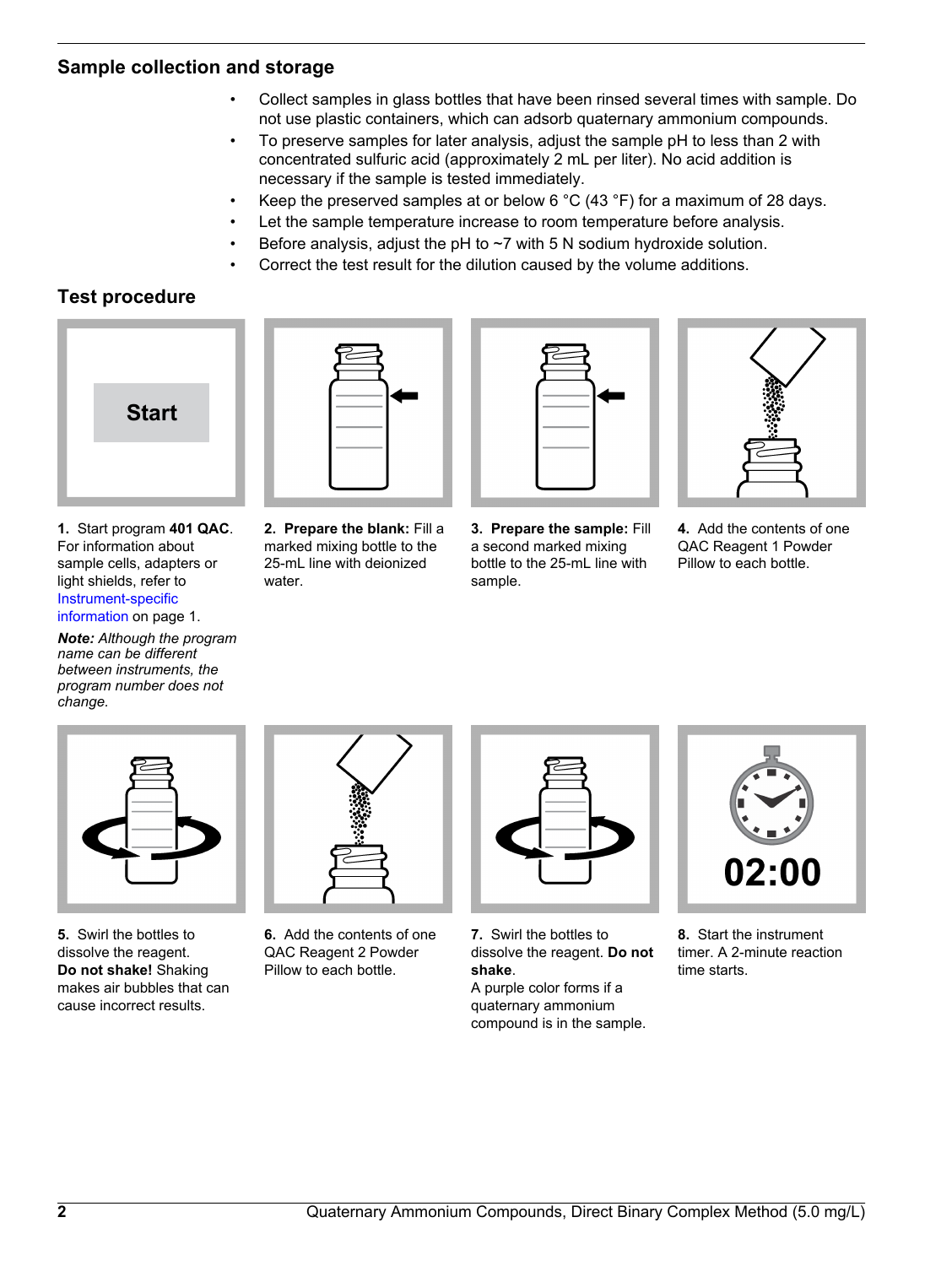

**9.** Pour 10 mL of the blank solution into a sample cell.

<span id="page-2-0"></span>

**13.** Pour 10 mL of the prepared sample into a sample cell.

# **Interferences**



**10.** When the timer expires, clean the blank sample cell.



**14.** Clean the prepared sample cell.



**11.** Insert the blank into the cell holder.



**15.** Insert the prepared sample into the cell holder.



**12.** Push **ZERO**. The display shows 0.0 mg/L CTAB.



**16.** Push **READ**. Results show in mg/L CTAB.

Interference studies were done with a CTAB standard solution of approximately 3 mg/L that contained the potential interfering substance. The substance was said to interfere when the resulting concentration changed by 10% or more. [Table 2](#page-2-0) shows interfering substances and levels. [Table 3](#page-3-0) shows substances that do not interfere up to the tested concentrations.

#### **Table 2 Interfering substances**

| <b>Interfering substance</b>                 | Interference level                    |
|----------------------------------------------|---------------------------------------|
| Calcium (as $CaCO3$ )                        | Positive interference above 1350 mg/L |
| Chlorine, HOCI and CIO-                      | Positive interference above 7 mg/L    |
| Cyanuric acid                                | Negative interference above 70 mg/L   |
| Igepal™ nonionic surfactant                  | Positive interference above 3 mg/L    |
| lodine, $I_3$ –                              | Positive interference above 3 mg/L    |
| Iron, $Fe3+$                                 | Positive interference above 80 mg/L   |
| Liquimine <sup>™</sup> 14-P, filming amine   | Positive interference above 1825 mg/L |
| Magnesium, $Mg^{2+}$ (as CaCO <sub>3</sub> ) | Positive interference above 1350 mg/L |
| Niaproof <sup>™</sup> anionic surfactant     | Negative interference above 11 mg/L   |
| Polyacrylic acid                             | Negative interference above 16 mg/L   |
| Sodium lauryl sulfate                        | Negative interference above 8 mg/L    |
| Sodium polyphosphate                         | Positive interference above 1325 mg/L |
| Tribenzylamine                               | Positive interference above 7 mg/L    |
| Triton X-100™ nonionic surfactant            | Positive interference above 4 mg/L    |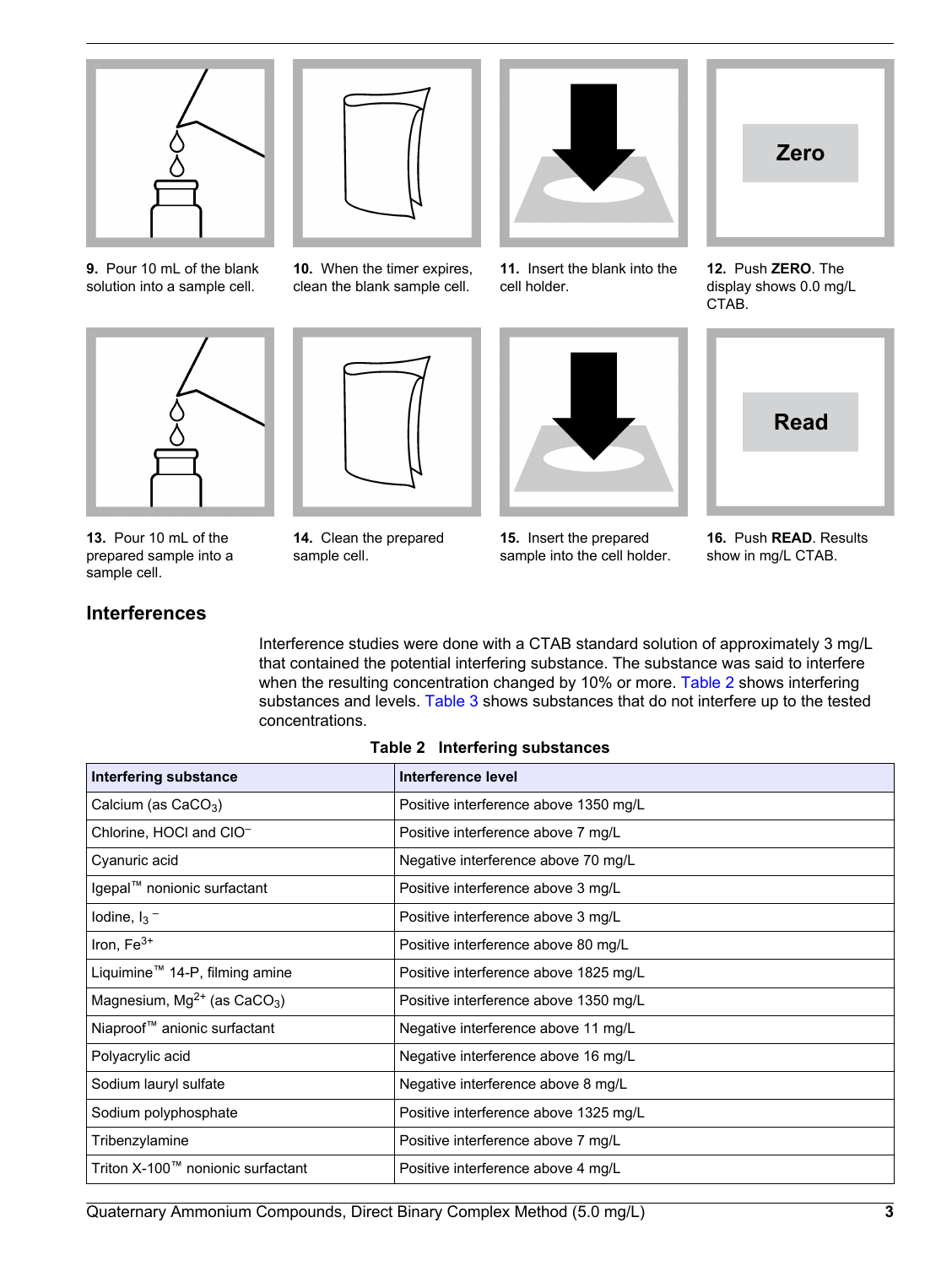| Interfering substance                           | Interference level                                                                                                                                                                                                                                                                                                                                       |  |  |
|-------------------------------------------------|----------------------------------------------------------------------------------------------------------------------------------------------------------------------------------------------------------------------------------------------------------------------------------------------------------------------------------------------------------|--|--|
| Urea                                            | Positive interference above 8 mg/L                                                                                                                                                                                                                                                                                                                       |  |  |
| Highly buffered samples or extreme sample<br>рH | Can prevent the correct pH adjustment of the sample by the reagents.<br>Sample pre-treatment may be necessary. Adjust the sample pH to between<br>3 and 5 with an acid or base such as 1.0 N sulfuric acid standard solution or<br>1.0 N sodium hydroxide standard solution. Correct the test result for the<br>dilution caused by the volume additions. |  |  |

#### **Table 2 Interfering substances (continued)**

#### **Table 3 Non-interfering substances**

<span id="page-3-0"></span>

| <b>Non-interfering Substance</b> | Highest Concentration Tested (mg/L) |
|----------------------------------|-------------------------------------|
| Silica, SiO <sub>2</sub>         | 400                                 |
| Potassium alum, $AIKS2O8$        | 500                                 |
| Sodium thiosulfate, $Na2S2O3$    | 30                                  |

# **Accuracy check**

## **Standard additions method (sample spike)**

Use the standard additions method (for applicable instruments) to validate the test procedure, reagents and instrument and to find if there is an interference in the sample. Items to collect:

- 100-mg/L CTAB Standard Solution
- Mixing bottles, 25-mL (3x)
- TenSette Pipet and pipet tips
- **1.** Use the test procedure to measure the concentration of the sample, then keep the (unspiked) sample in the instrument.
- **2.** Go to the Standard Additions option in the instrument menu.
- **3.** Select the values for standard concentration, sample volume and spike volumes.
- **4.** Open the standard solution.
- **5.** Prepare three spiked samples: use the TenSette pipet to add 0.1 mL, 0.2 mL and 0.3 mL of the standard solution, respectively, to three 25-mL portions of fresh sample. Mix well.
- **6.** Use the test procedure to measure the concentration of each of the spiked samples. Start with the smallest sample spike. Measure each of the spiked samples in the instrument.
- **7.** Select **Graph** to compare the expected results to the actual results.

*Note: If the actual results are significantly different from the expected results, make sure that the sample volumes and sample spikes are measured accurately. The sample volumes and sample spikes that are used should agree with the selections in the standard additions menu. If the results are not within acceptable limits, the sample may contain an interference.*

#### **Standard solution method**

Use the standard solution method to validate the test procedure, the reagents and the instrument.

Items to collect:

- 100-mg/L CTAB Standard Solution
- 100-mL volumetric flask, Class A
- 5.0-mL volumetric pipet, Class A and pipet filler safety bulb
- Deionized water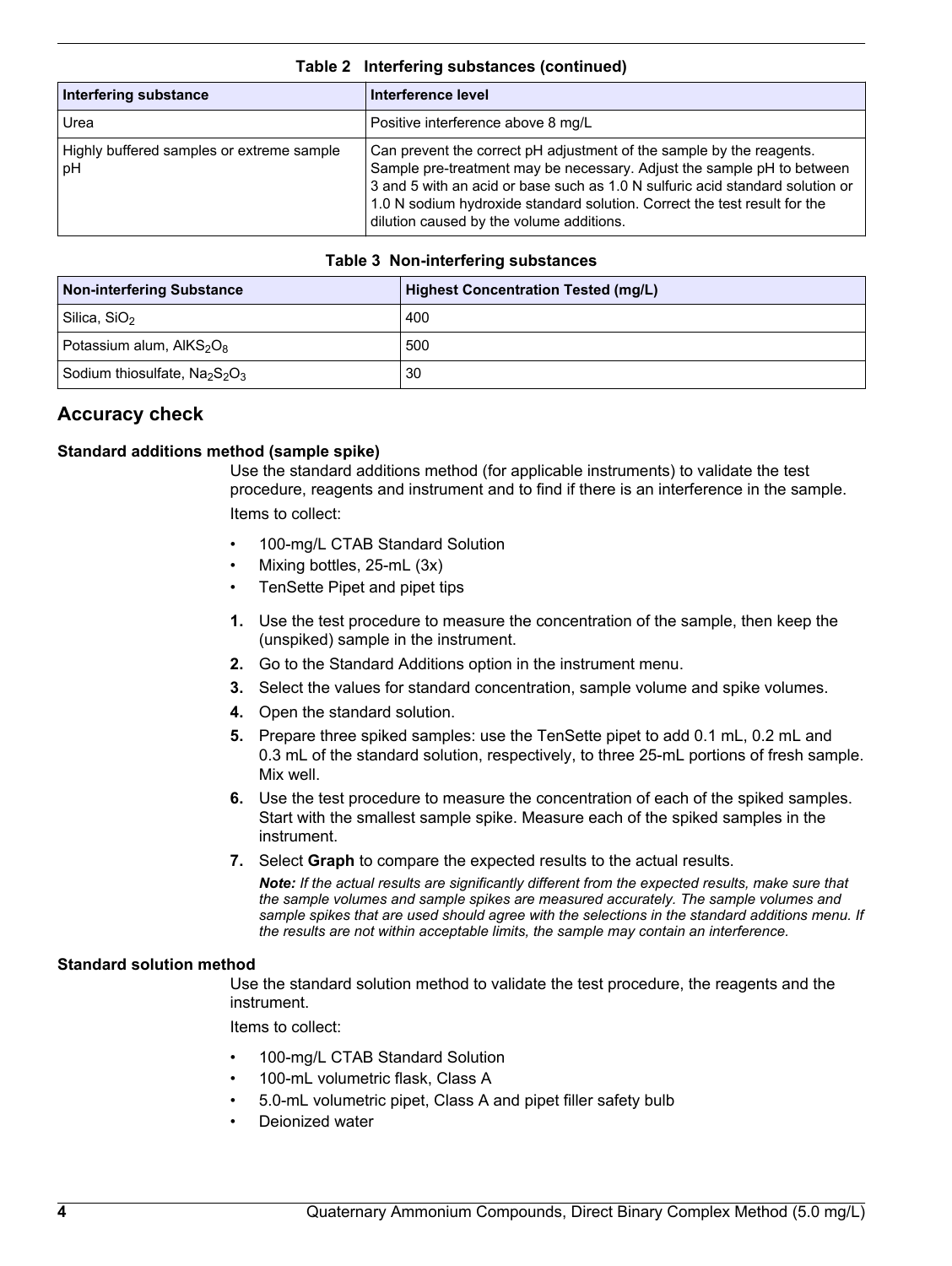- **1.** Prepare a 5.0-mg/L CTAB standard solution as follows:
	- **a.** Use a pipet to add 5.00 mL of a 100-mg/L CTAB standard solution into the volumetric flask.
	- **b.** Dilute to the mark with deionized water. Mix well. Prepare this solution daily.
- **2.** Use the test procedure to measure the concentration of the prepared standard solution.
- **3.** Compare the expected result to the actual result.

*Note: The factory calibration can be adjusted slightly with the standard adjust option so that the instrument shows the expected value of the standard solution. The adjusted calibration is then used for all test results. This adjustment can increase the test accuracy when there are slight variations in the reagents or instruments.*

## **Method performance**

The method performance data that follows was derived from laboratory tests that were measured on a spectrophotometer during ideal test conditions. Users can get different results under different test conditions.

| Program | <b>Standard</b> | Precision (95% confidence interval) | <b>Sensitivity</b><br>Concentration change per 0.010 Abs change |
|---------|-----------------|-------------------------------------|-----------------------------------------------------------------|
| 401     | 3.0 mg/L CTAB   | 2.7–3.3 mg/L CTAB                   | 0.04 mg/L CTAB                                                  |

## **Summary of Method**

The reagents buffer the sample to an acidic pH and include a masking agent to remove potential interferences. The indicator reacts with quaternary ammonium compounds in the sample and forms a pale pink to vivid purple color. This test is applicable to monitor quaternary ammonium compounds in swimming pools and cooling towers. The measurement wavelength is 575 nm.

## **Consumables and replacement items**

## **Required reagents**

<span id="page-4-0"></span>

| <b>Description</b>                                                  | <b>Quantity/Test</b> | Unit      | Item no. |
|---------------------------------------------------------------------|----------------------|-----------|----------|
| Quaternary Ammonium Compounds Reagent Set (100 tests),<br>includes: |                      |           | 2459200  |
| (4) QAC Reagent 1 Powder Pillows                                    | 2 pillows            | 50/pkg    | 2401066  |
| (8) QAC Reagent 2 Powder Pillows                                    | 2 pillows            | $25$ /pkq | 2401268  |
| Water, deionized                                                    | varies               | 4 L       | 27256    |

#### **Required apparatus**

| <b>Description</b>              | <b>Quantity/test</b> | Unit | Item no. |
|---------------------------------|----------------------|------|----------|
| Bottle, square, with 25-mL mark |                      | each | 1704200  |
| Clippers for plastic pillows    |                      | each | 96800    |

## **Recommended standards**

| <b>Description</b>                      | Unit     | Item no. |
|-----------------------------------------|----------|----------|
| QAC Standard Solution, 100-mg/L as CTAB | $100$ mL | 2415342  |